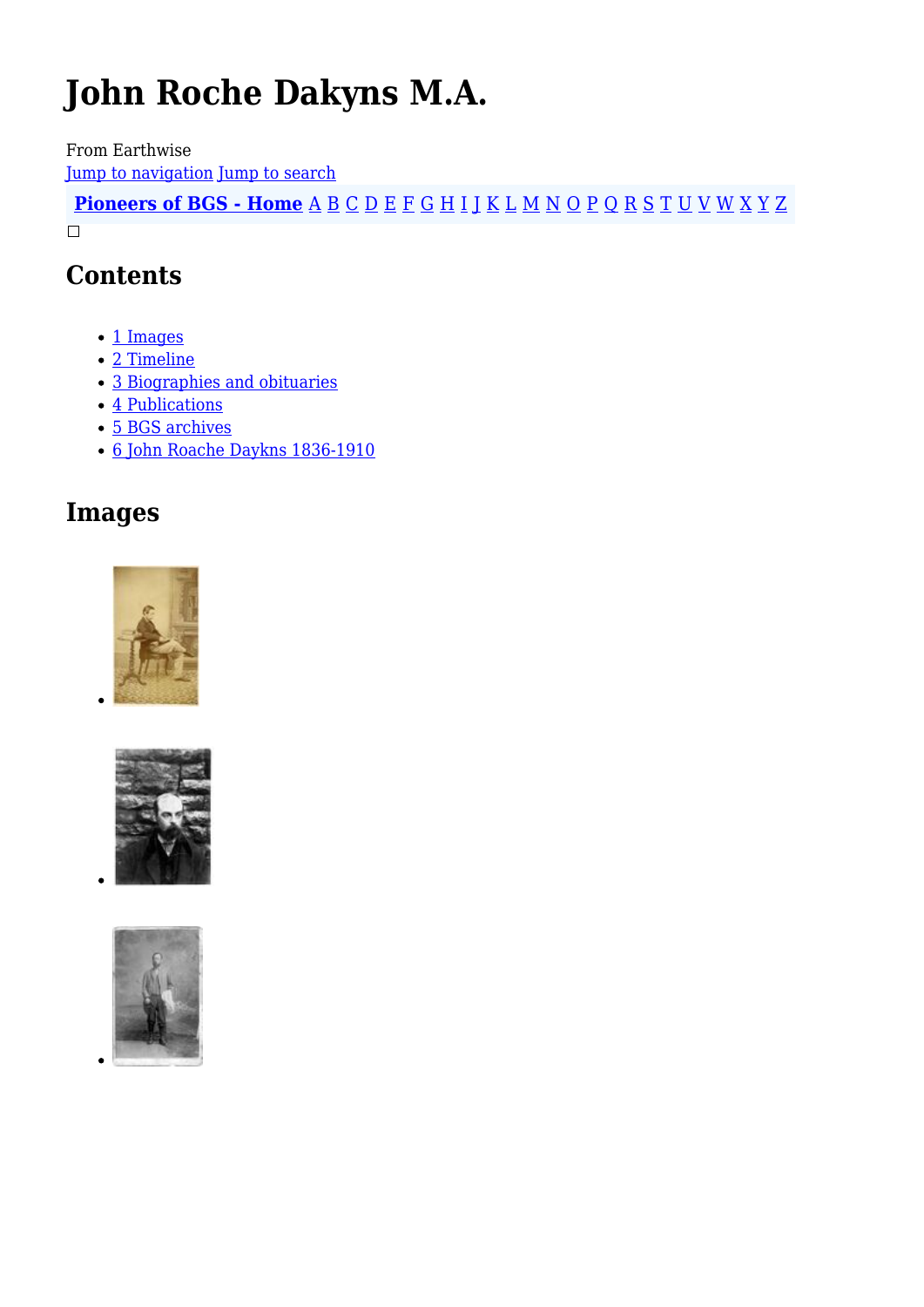



Sitting in front J. Dakyns



Includes H. Miller, L.W. Hinxman, B.N. Peach, J. Horne and J. Dakyns.

## **Timeline**

#### **Date Details**

- 1836 Born January 31st in St. Vincent, West Indies, son of Dr. Th. Dakyns.
- 1845 Moved to Rugby and received early education there.
- 1855 Entered Trinity College, Cambridge.
- 1859 27th Wrangler in Maths Tripos. Teaching for 2 years.
- 1862 Joined Geological Survey as Assistant Geologist 16th January.
- <sup>1868</sup> Promoted to Geologist. Field work chiefly in West Riding of Yorkshire and bordering tracts of Derbyshire, Lancashire and Westmoreland.

Transferred to Scotland on completion of 1inch mapping of England and Wales. Engaged for

- 1884 10 years in mapping parts of the Forest of Atholl, to borders of Argyll and Loch Lomond district.
- 1892 Paper with Teall to Geological Society. "On the plutonic rocks of Garabal Hill".
- 1894 Transferred to South Wales for 6 inch re-survey of coalfield.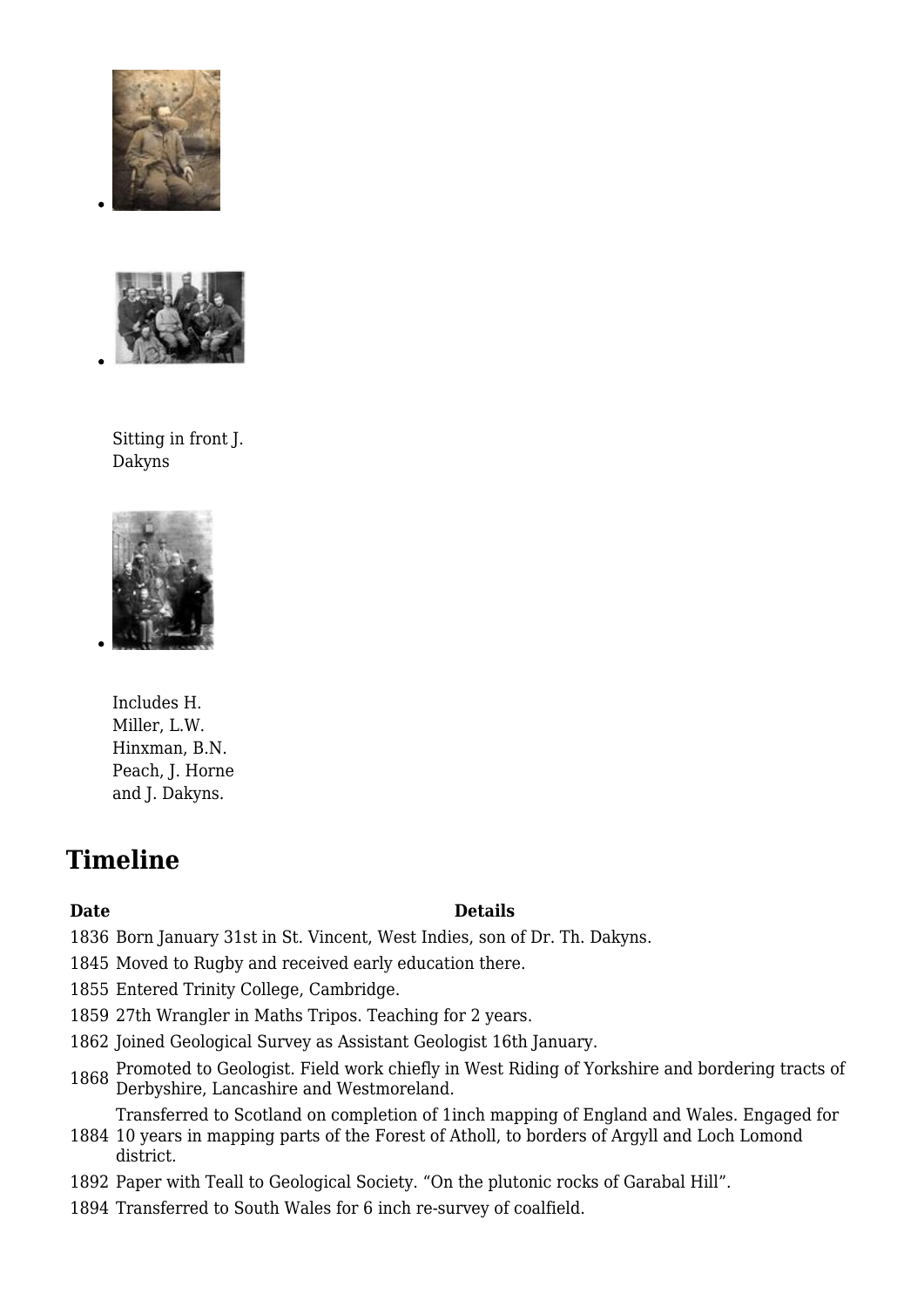1896 Retired. Remapped part of Snowdon area on 6 inch scale. 1910 Died September 27th.

## **Biographies and obituaries**

Details Watts, W.W. Obituary - John Roche Dakyns, born 1836, died 1910. [In Anniversary Address.]. Proceedings of the Geological Society in Quarterly Journal of the Geological Society. v. 67 p.lix-lx. 1911

Lamplugh, G.W. Obituary - John Roche Dakyns, M.A. (1836-1910). Proceedings of the Yorkshire Geological Society. v. 17 p.159-162. 1910

Obituary - John Roche Dakyns, M.A. Born 31st January 1836, died 27th September 1910. Geologists Magazine. New Series. v. 7 p.575. 1910

## **Publications**

#### **Date Details**

 Part author of Memoir: North Derbyshire (1869) Part author of Memoir: Yorkshire Coalfield (1869 and 1978). Part author of Memoir: Leeds and Tadcaster (1870) Part author of Memoir: Dewsbury, Huddersfield and Halifax (1871) Part author of Memoir: Burnley Coalfield (1875) Part author of Memoir: Bradford and Skipton (1879) Part author of Memoir: Bridlington Bay (1885) Part author of Memoir: York and Hull (1886) Part author of Memoir: Driffield (1886) Part author of Memoir: Kendal and Sedbergh (2nd edition 1888) Part author of Memoir: Ingleborough (1888) Part author of Memoir: Mallerstang (1891) Part author of Memoir: Appleby (1897) South Wales Coalfield, Part II Abergavenny (1900)

## **BGS archives**

| <b>Ref No</b>                                                    | <b>Title</b>                                                                                        | <b>Description</b>                              |
|------------------------------------------------------------------|-----------------------------------------------------------------------------------------------------|-------------------------------------------------|
| GSM/DC/A/C/7/180-181,199 J R Dakyns: Minutes on his appointment. |                                                                                                     |                                                 |
| GSM/DC/A/C/24/225,231                                            | J R Dakyns: Letter on his appointments to<br>Survey.                                                |                                                 |
| GSM/GL/Bw/29/54                                                  | J R Dakyns: Letter on a change of station.                                                          |                                                 |
| GSM/GL/Cm/2                                                      | Explanation of Sheet 203 new series with<br>geology around Bedford, with additional notes by<br>A.H |                                                 |
| GSM/GL/Dk                                                        | John Roche Dakyns                                                                                   | Notable for pioneer<br>mapping of<br>Snowdonia. |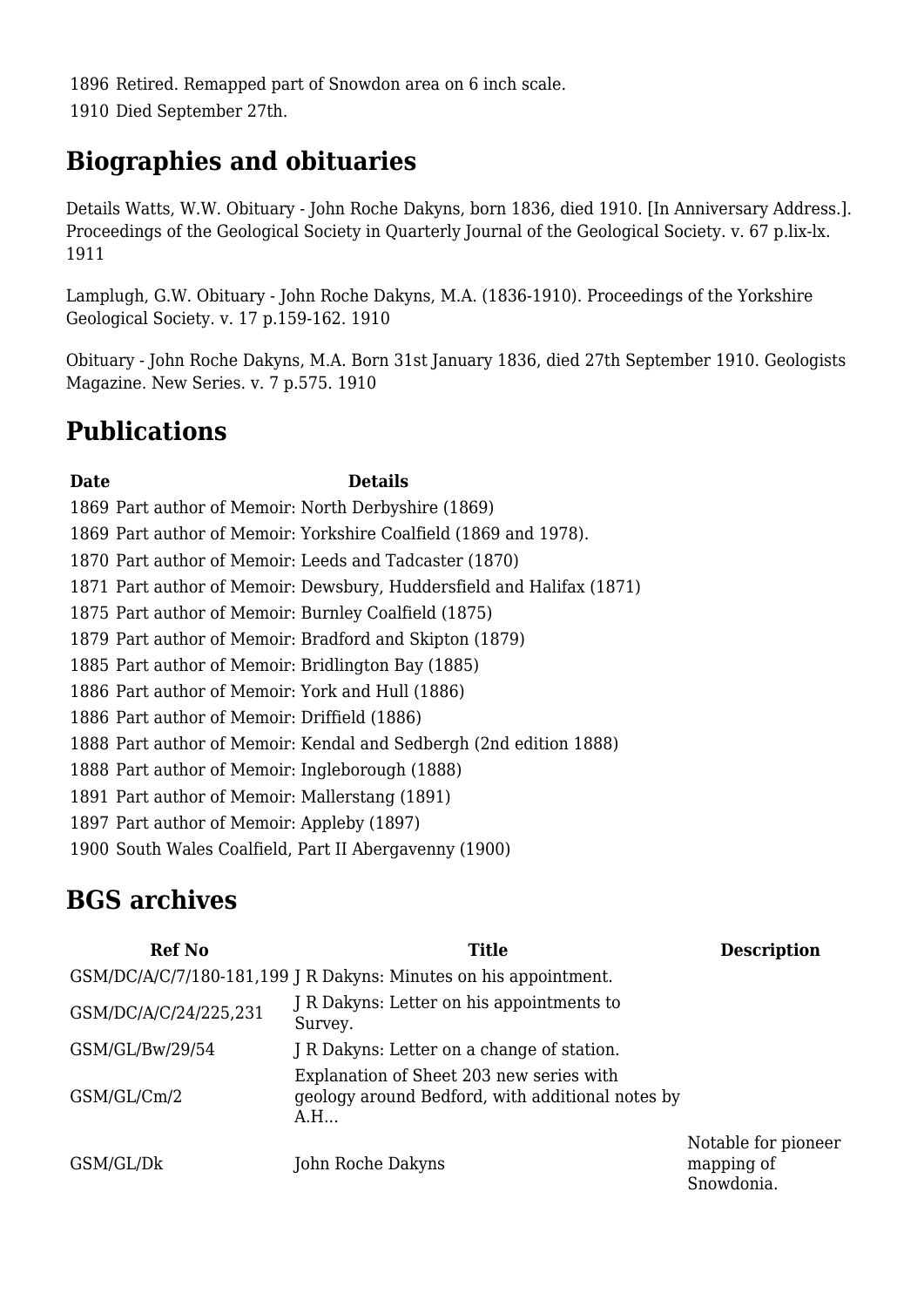## **John Roache Daykns 1836-1910**

**Extract with permission of the author from: Cooper A.H. Yorkshire geology as seen through the eyes of notable British Geological Survey geologists 1862-200046-67 in Myerscough, R and Wallace, V. Famous Geologists of Yorkshire. York. ISBN 978-1-906604-58-5. [PDF on](http://nora.nerc.ac.uk/id/eprint/514376/1/Cooper%202016%20Yorkshire%20geology%20by%20notable%20British%20Geological%20Survey%20geologists%20NORA.pdf) [NORA](http://nora.nerc.ac.uk/id/eprint/514376/1/Cooper%202016%20Yorkshire%20geology%20by%20notable%20British%20Geological%20Survey%20geologists%20NORA.pdf)**

Daykns was educated at Rugby school and studied at Trinity College Cambridge (1855-1859) joining the Geological Survey in 1862 as an assistant geologist . His early work was in Yorkshire as part of a team with Green and Ward surveying the Yorkshire coalfield. This and subsequent work took him through large areas of Yorkshire including Leeds, Tadcaster, Dewsbury, Huddersfield, Halifax, Bradford, Skipton, Bridlington, Driffield, York, Hull, Holderness, The Wolds and Ingleborough. He then moved on to Cumbria and Scotland. Along with Green his input into the understanding of the coal sequences of Yorkshire was considerable. With co-workers including Fox-Strangways, Cameron and Ward he helped the understanding of the Permian, Triassic, Jurassic, Cretaceous and Quaternary of Yorkshire (Table 1).

Retrieved from ['http://earthwise.bgs.ac.uk/index.php?title=John\\_Roche\\_Dakyns\\_M.A.&oldid=49459'](http://earthwise.bgs.ac.uk/index.php?title=John_Roche_Dakyns_M.A.&oldid=49459) [Category](http://earthwise.bgs.ac.uk/index.php/Special:Categories):

• [Pioneers of the British Geological Survey](http://earthwise.bgs.ac.uk/index.php/Category:Pioneers_of_the_British_Geological_Survey)

## **Navigation menu**

### **Personal tools**

- Not logged in
- [Talk](http://earthwise.bgs.ac.uk/index.php/Special:MyTalk)
- [Contributions](http://earthwise.bgs.ac.uk/index.php/Special:MyContributions)
- [Log in](http://earthwise.bgs.ac.uk/index.php?title=Special:UserLogin&returnto=John+Roche+Dakyns+M.A.&returntoquery=action%3Dmpdf)
- [Request account](http://earthwise.bgs.ac.uk/index.php/Special:RequestAccount)

#### **Namespaces**

- [Page](http://earthwise.bgs.ac.uk/index.php/John_Roche_Dakyns_M.A.)
- [Discussion](http://earthwise.bgs.ac.uk/index.php?title=Talk:John_Roche_Dakyns_M.A.&action=edit&redlink=1)

 $\Box$ 

## **Variants**

#### **Views**

- [Read](http://earthwise.bgs.ac.uk/index.php/John_Roche_Dakyns_M.A.)
- [Edit](http://earthwise.bgs.ac.uk/index.php?title=John_Roche_Dakyns_M.A.&action=edit)
- [View history](http://earthwise.bgs.ac.uk/index.php?title=John_Roche_Dakyns_M.A.&action=history)
- [PDF Export](http://earthwise.bgs.ac.uk/index.php?title=John_Roche_Dakyns_M.A.&action=mpdf)

 $\Box$